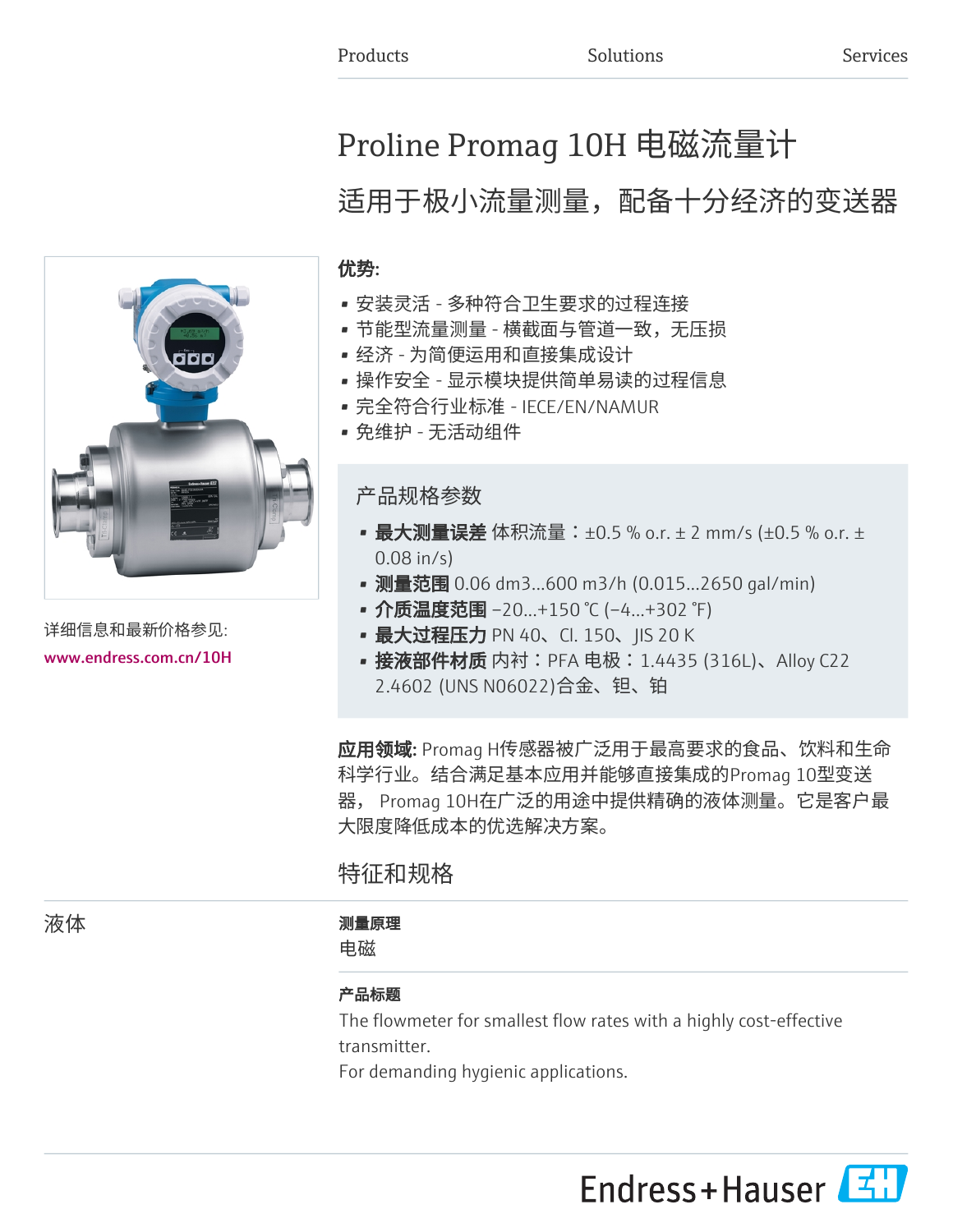# 液体 しゅうしゃ しゅうしゃ ちゅうしゃ 传感器特点

Flexible installation concept – numerous hygienic process connections. Energy - saving flow measurement – no pressure loss due to cross section constriction. Maintenance - free – no moving parts. Liner made of PFA. Sensor housing made of stainless steel (3-A, EHEDG). Wetted materials CIP, SIP cleanable.

#### 变送器特点

Cost-effective – designed for easy applications and direct integration. Safe operation – display provides easily readable process information. Fully industry-compliant – IEC/EN/NAMUR.

2-line display with push buttons. Device as compact or remote version. HART.

#### 公称口径范围

DN 2...150 1/12"...6"

### 接液部件材质

内衬:PFA 电极:1.4435 (316L)、Alloy C22 2.4602 (UNS N06022)合金、钽、铂

#### 测量变量

体积流量

#### 最大测量误差

体积流量:±0.5 % o.r. ± 2 mm/s (±0.5 % o.r. ± 0.08 in/s)

#### 测量范围

0.06 dm3...600 m3/h (0.015...2650 gal/min)

#### 最大过程压力

PN 40、Cl. 150、JIS 20 K

#### 介质温度范围

 $-20...+150$  °C ( $-4...+302$  °F)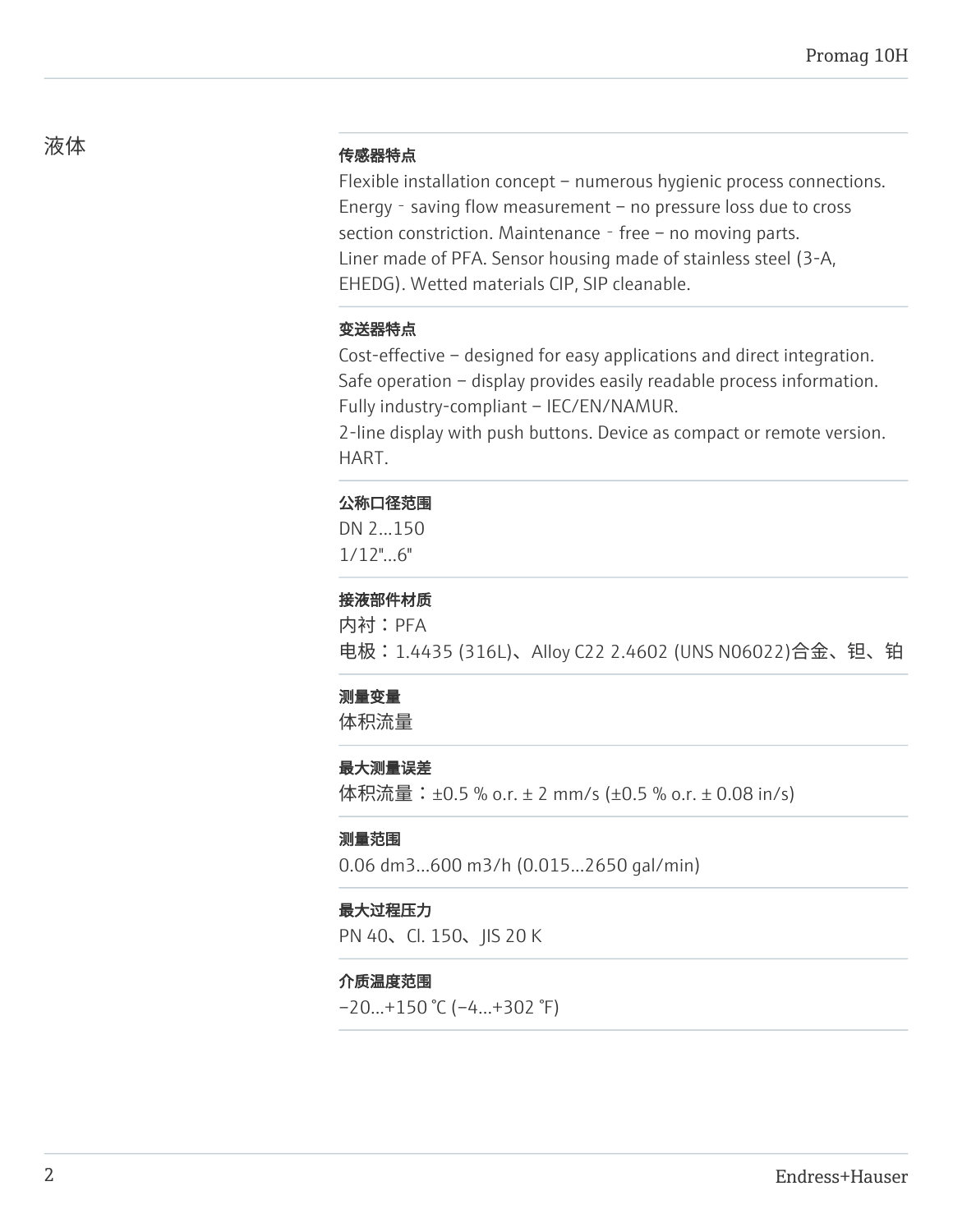#### 环境温度范围

 $-40...+60$  °C ( $-40...+140$  °F)

#### 传感器外壳材质

1.4301 (304),耐腐蚀

#### 变送器外壳材质

粉末压铸铝

#### 防护等级

IP66/67, type 4X 分体式变送器:IP67, type 4X

#### 显示/操作

两行显示,按键操作 通过现场显示单元和调试软件设置

#### 输出

4...20 mA HART(有源) 脉冲/频率/开关量输出(无源)

#### 输入

无

#### 数字通信

HART

## 电源

11...40 VDC 85...250 VAC (45...65 Hz) 20...28 VAC (45...65 Hz)

#### 防爆认证

FM

CSA

#### 产品安全性

CE认证、C-tick认证、EAC认证